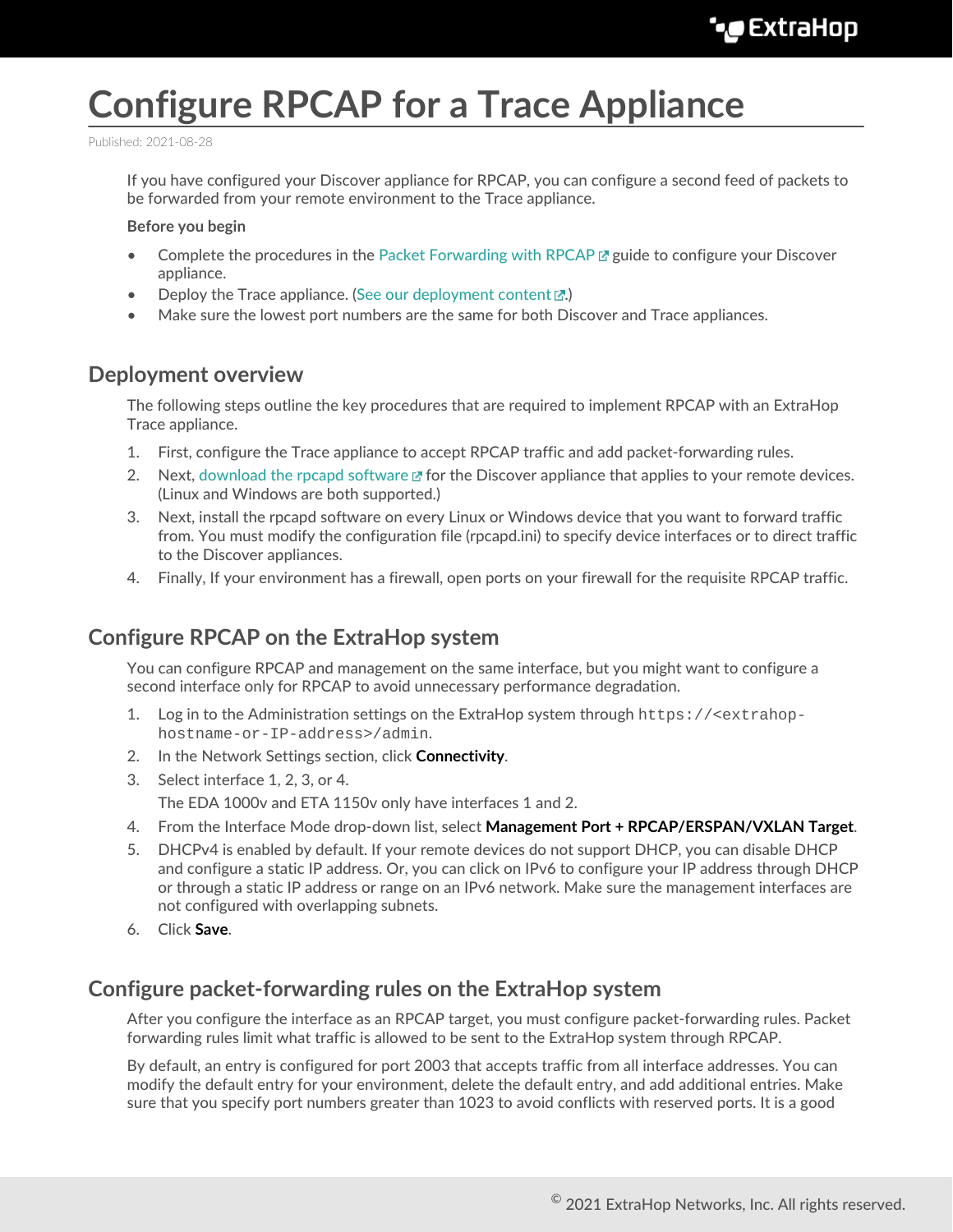practice to set these rules first, so that when you configure rpcapd on your remote devices, the ExtraHop system is ready to receive the forwarded packets.

You can configure up to 16 rules for packet forwarding in the ExtraHop system; each rule must have a single TCP port over which the ExtraHop system communicates the packet-forwarding rules to rpcapd devices.

**Important:** The information in the rpcapd configuration file on the devices that are forwarding packets must not contradict the rules set in the ExtraHop system.

- 1. Log in to the Administration settings on the ExtraHop system through https://<extrahophostname-or-IP-address>/admin.
- 2. In the Network Settings section, click **Connectivity**.
- 3. In the RPCAP Settings section, complete one of the following actions:
	- Click on **2003** to open the default entry.
	- Click **Add** to add a new entry.

**Important:** Port numbers must be 1024 or greater.

- 4. In the Add RPCAP Port Definition section, complete the following information:
	- a) In the Port field, type the TCP port that will communicate information about this packet forwarding rule. Port entries must be unique for each interface subnet on the same server.
	- b) In the Interface Address field, type the IP address or CIDR range of the interface on the device that you want the ExtraHop system to receive traffic from. For example, 10.10.0.0/24 will forward all traffic on the system that is part of that CIDR range, \* is a wildcard that will match all traffic on the system, or 10.10.0.5 will only send traffic on the interface that matches the 10.10.0.5 IP address.
	- c) In the Interface Name field, type the name of the interface on the device that will send traffic to the ExtraHop system. For example,  $e$ th0 in a Linux environment or  $\Delta e$ \NPF\_{2C2FC212-701D-42E6-9EAE-BEE969FEFB3F} in a Windows environment.
	- d) In the Filter field, type the ports for the traffic that you want to forward to the ExtraHop system in Berkeley Packet Filter (BPF) syntax. For example, you can type  $top$  port 80 to forward all traffic on TCP port 80 from your remote network device to the ExtraHop system. For more information about BPF syntax, see [Filter packets with Berkeley Packet Filter syntax](https://docs.extrahop.com/8.4/bpf-syntax) ...
- 5. Click **Save**, which saves the settings and restarts the capture.
- 6. Repeat these steps to configure additional rules. You can add up to 16 rules.

#### **Save the running configuration file**

After you configure the interface and configure packet forwarding rules, you must save the changes to the running configuration file.

- 1. Log in to the Administration settings on the ExtraHop system through https://<extrahophostname-or-IP-address>/admin.
- 2. In the Network Settings section, click **Connectivity**.
- 3. Click **View and Save Changes**.
- 4. Review the changes in the Current running config (not yet saved) pane.
- 5. Click **Save**.
- 6. Click **Done**.

#### **Add entries for the Trace appliance to your rpcapd Linux devices**

Complete the following steps to begin sending packets to the Trace appliance from remote Linux devices.